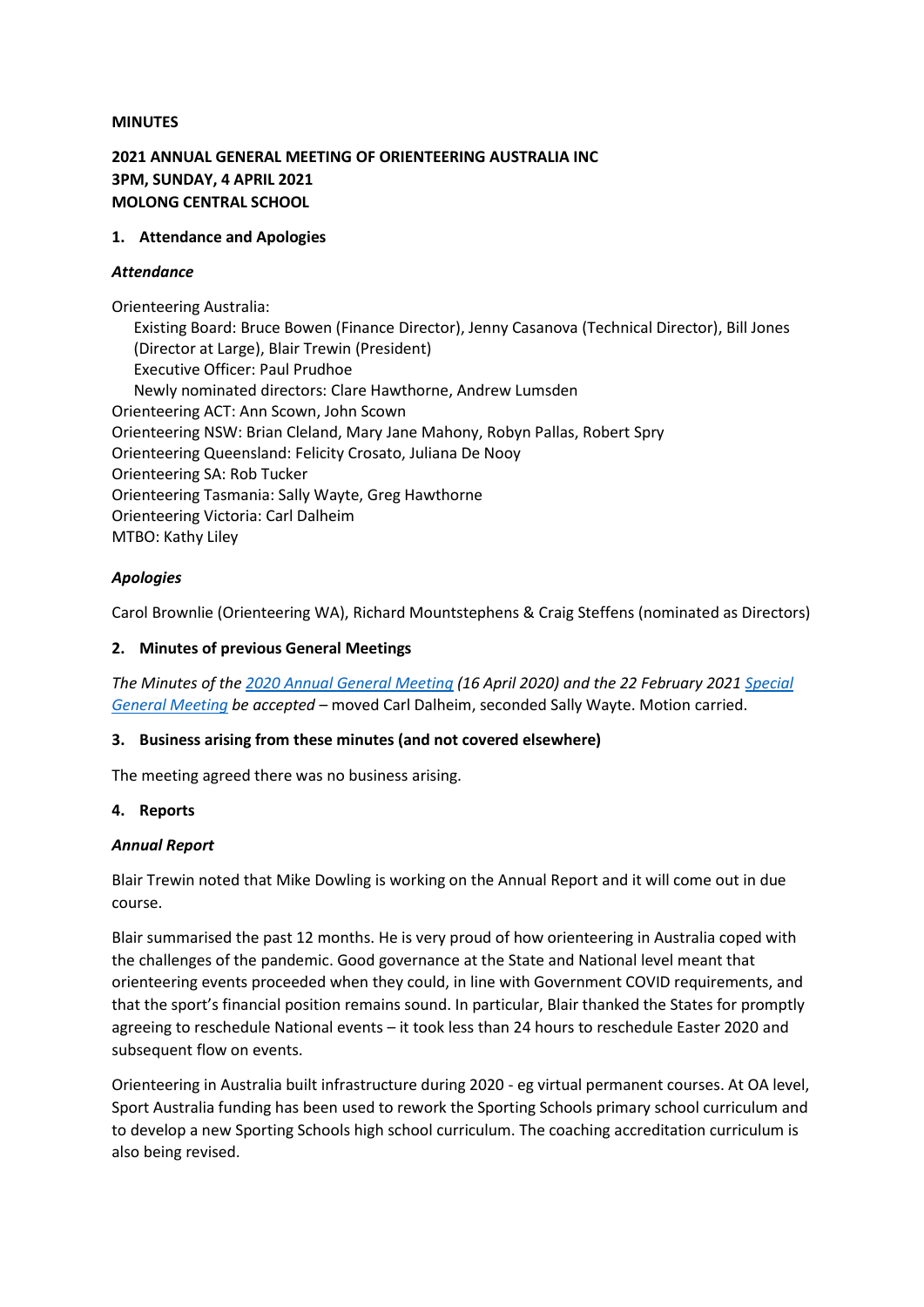COVID-19 resulted in no national team participation in international events. This was particularly unfortunate for the juniors who missed out on attending JWOC. Blair noted orienteers are very enthusiastic about the return to orienteering and that the flow through of juniors into M21E was good this Easter – with eight M20's from 2020 stepping up to 21E. He hoped the sport will return to normality domestically and trans-Tasman in 2021.

Finally, Blair thanked the remainder of the Board and officers for their efforts, especially those stepping down from roles (Bruce Bowen, Steve Craig, Prue Dobbin, Ian Prosser, Paul Prudhoe and Jim Russell). He welcomed the new High Performance officers Natasha Key (Head Coach) and Fredrik Johansson (Manager High Performance Administration).

# *Annual financial report and accounts*

Bruce noted th[e audited financial statements for 2020](https://orienteering.asn.au/wp-content/uploads/2021/03/Orienteering-Australia-Audited-Financial-Statements-2020.pdf) were distributed late last week together with his AGM Financial Report.

Bruce summarised hi[s written report.](https://orienteering.asn.au/wp-content/uploads/2021/03/OA-Finance-Report-for-2020-accounts-.pdf) OA's financial position at end 2020 was much better than expected with a surplus of \$80K. A number of one-off factors contributed to this.

- JobKeeper paid OA's three employees for nine months (it paid some employees more than usual).
- There was no PAYG tax.
- The Commonwealth gave OA \$20K for keeping staff on the payroll.
- Because OA is headquartered in Sydney, Paul Prudhoe secured a \$10K NSW Government grant.
- There were no overseas team expenses.
- OA did not need to contribute to the cost of sending Mike Dowling to IOF Council meetings.
- COVID slowed down expenditure on some Sport Australia grants; expenditure was limited to \$54K compared to receipts of \$100K.

On the down side, the loss of the Australian 3-Days and Championships contributed to reduced levy income (\$32K) and the Board decided to reduce the State Registration Fee by 25% (\$23K).

OA's net assets at 31 December 2020 were \$327K and cash at bank was \$463K. Of this cash amount a considerable amount relates to specific grants and donations and can only be spent under the relevant terms and conditions:

- \$170K in Sports Australia grants;
- \$31K in Australian Sport Foundation donations;
- \$14K from the Moira Whiteside bequest.

Bruce noted that OA's financial situation in 2021 is uncertain. For example, we do not know what Australian teams will go overseas. He is about to send invoices to States for Eventor – Paul and the Eventor Working Group has negotiated a new 1 year contract with SOFT (Swedish orienteering federation) with the aim of receiving better service. Sports Australia has paid OA \$6K for Eventor.

*The audited financial statements for 2020 be accepted* – Moved: Bruce Bowen, Seconded: Robyn Pallas. Motion carried.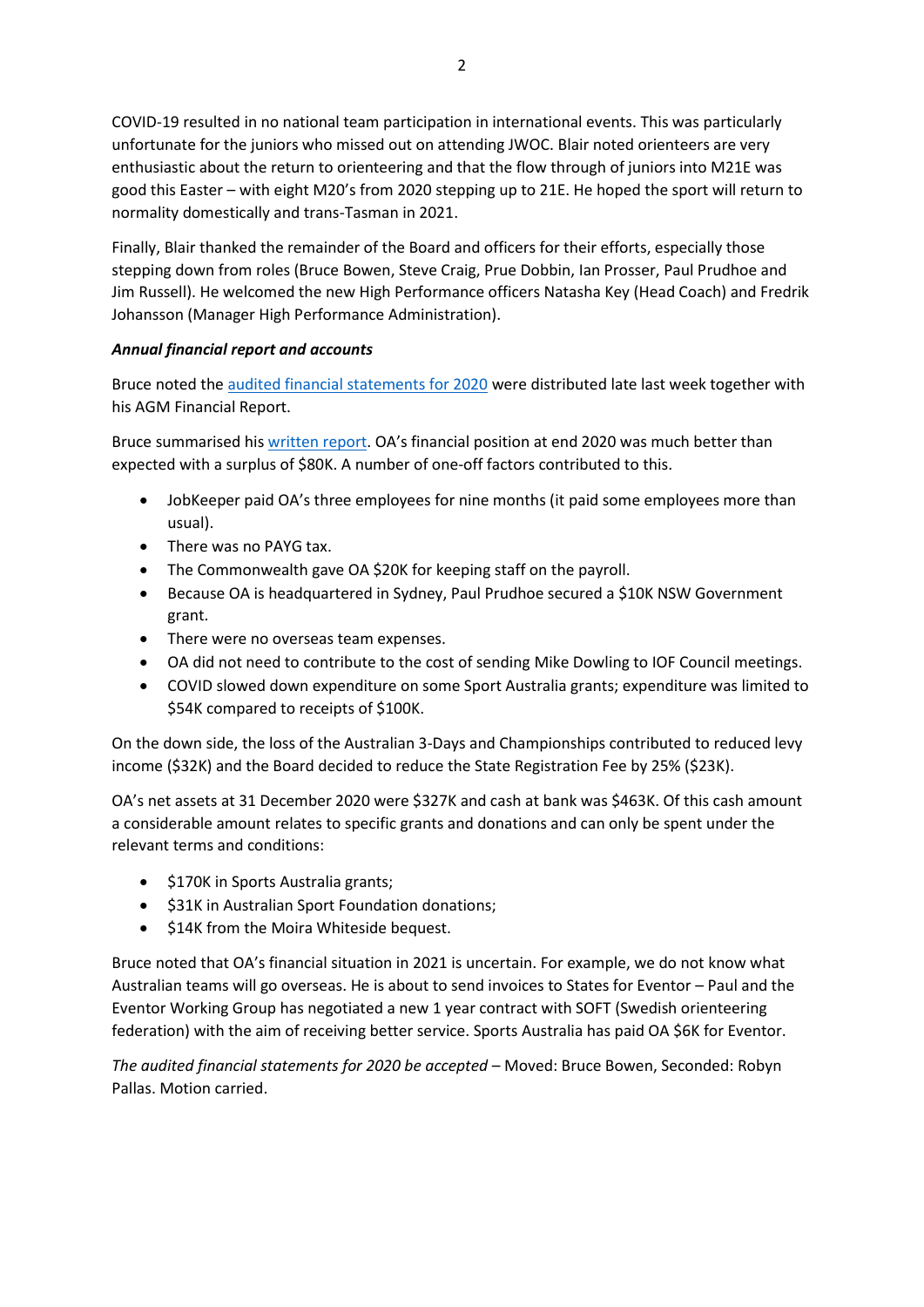## **5. Development of a standard membership structure**

Blair gave some background to the history of this project. At the 2020 OA Conference, there was no support for members to join OA, rather than States. Conference agreed that there should be a common set of membership categories.

At the February Special General Meeting a [paper](https://orienteering.asn.au/wp-content/uploads/2021/03/2021-OA-AGM-membership-updated-from-SGM.pdf) was presented discussing issues. It gave two options to harmonise on – one with family memberships, one without. The paper outlined a series of details that will need alignment.

Blair sought in principal agreement from the AGM on some major issues. There are also a range of smaller issues to harmonise, eg expiry of non-renewed membership, definition of a family, how to handle State Government sport participation vouchers.

Bruce noted two main reasons to harmonise the membership structure. First, equity between states – as some OA funding is split between states based on membership numbers. Second, to simplify statistics and their analysis.

## *The AGM agreed that:*

- *family memberships should be used; and*
- *in principle, to agree on an alignment of definitions.*

## **6. Transitioning OA to a company – progress report**

This has been a lengthy process and was undertaken to fulfil Sport Australia requirements and to move OA to a corporate structure more appropriate for a national sporting organisation.

To effect the transition, OA needs to deregister as an incorporated association with the ACT Government and to register as a company with the Australian Securities and Investments Commission (ASIC). At the moment, OA is operating as if it is a company.

Blair outlined some key differences in OA's operations under its proposed company [constitution.](https://orienteering.asn.au/wp-content/uploads/2021/02/2021-OA-SGM-proposed-constitution-for-Orienteering-Australia-Ltd.pdf) Committees under the company structure will be determined by the Board, not General Meetings. Under the company structure, there will be a MTBO and an Athletes' Commission. Both of these will be represented at the OA AGM. Both Commissions will need to determine how they want to operate.

## **7. Future of the Australian Orienteer and OA Communications**

A [paper](https://orienteering.asn.au/wp-content/uploads/2021/03/2021-OA-AGM-Australian-Orienteer.pdf) was circulated to the Special General Meeting outlining three options:

- a) maintain the status quo;
- b) retain a quarterly magazine, but electronic only;
- c) cease the magazine and strengthen the monthly e-Bulletin.

Options b) and c) will save approximately \$10K per year (including an assumption that electronic communications do not attract advertising). Most of the costs of producing the magazine are fixed costs (editing and graphic design); OA splits these costs between states based on membership. The variable costs (mostly printing) are split between states per person receiving the magazine.

The Board believes roughly half of members want to continue with a hard copy magazine.

*State delegates suggested and agreed that OA should survey members.*